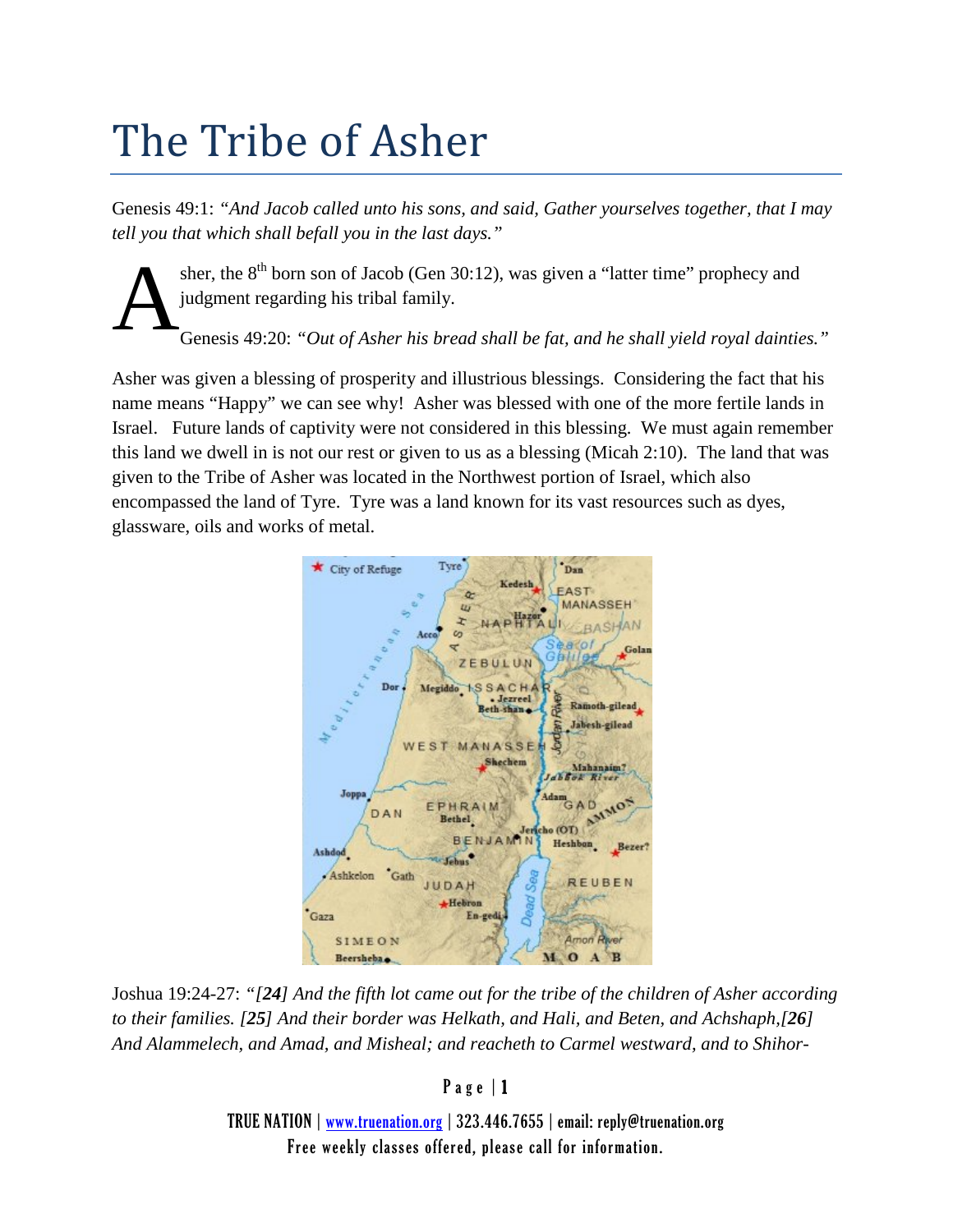*libnath; [27] And turneth toward the sunrising to Beth-dagon, and reacheth to Zebulun, and to the valley of Jiphthah-el toward the north side of Beth-emek, and Neiel, and goeth out to Cabul on the left hand, [28] And Hebron, and Rehob, and Hammon, and Kanah, even unto great Zidon; [29] And then the coast turneth to Ramah, and to the strong city Tyre; and the coast turneth to Hosah; and the outgoings thereof are at the sea from the coast to Achzib: [30] Ummah also, and Aphek, and Rehob: twenty and two cities with their villages. [31] This is the inheritance of the tribe of the children of Asher according to their families, these cities with their villages."*

Deuteronomy 8:6-9: *"[6] Therefore thou shalt keep the commandments of the LORD thy God, to walk in his ways, and to fear him. [7] For the LORD thy God bringeth thee into a good land, a land of brooks of water, of fountains and depths that spring out of valleys and hills; [8] A land of wheat, and barley, and vines, and fig trees, and pomegranates; a land of oil olive, and honey; [9] A land wherein thou shalt eat bread without scarceness, thou shalt not lack any thing in it; a land whose stones are iron, and out of whose hills thou mayest dig brass."*

The Most High prophesied of the vast wealth and resources that the land of Israel possessed. Asher received an abundance of its "royal dainties." The Land of Israel was always prophesied to be our possession and blessing as a nation. No other land was promised to Israel to be a blessing and place for us to dwell forever.

Deuteronomy 1:6-8: *"[6]The LORD our God spake unto us in Horeb, saying, Ye have dwelt long enough in this mount: [7] Turn you, and take your journey, and go to the mount of the Amorites, and unto all the places nigh thereunto, in the plain, in the hills, and in the vale, and in the south, and by the sea side, to the land of the Canaanites, and unto Lebanon, unto the great river, the river Euphrates. [8] Behold, I have set the land before you: go in and possess the land which the LORD sware unto your fathers, Abraham, Isaac, and Jacob, to give unto them and to their seed after them."*

Joshua 1:3-4: *"[3] Every place that the sole of your foot shall tread upon, that have I given unto you, as I said unto Moses. [4] From the wilderness and this Lebanon even unto the great river, the river Euphrates, all the land of the Hittites, and unto the great sea toward the going down of the sun, shall be your coast."*

Genesis 15:18: *"In the same day the LORD made a covenant with Abram, saying, Unto thy seed have I given this land, from the river of Egypt unto the great river, the river Euphrates:"*

Deuteronomy 33:1: *"And this is the blessing, wherewith Moses the man of God blessed the children of Israel before his death."*

Moses is establishing the blessings of Asher and the rest of his brethren.

## Page | 2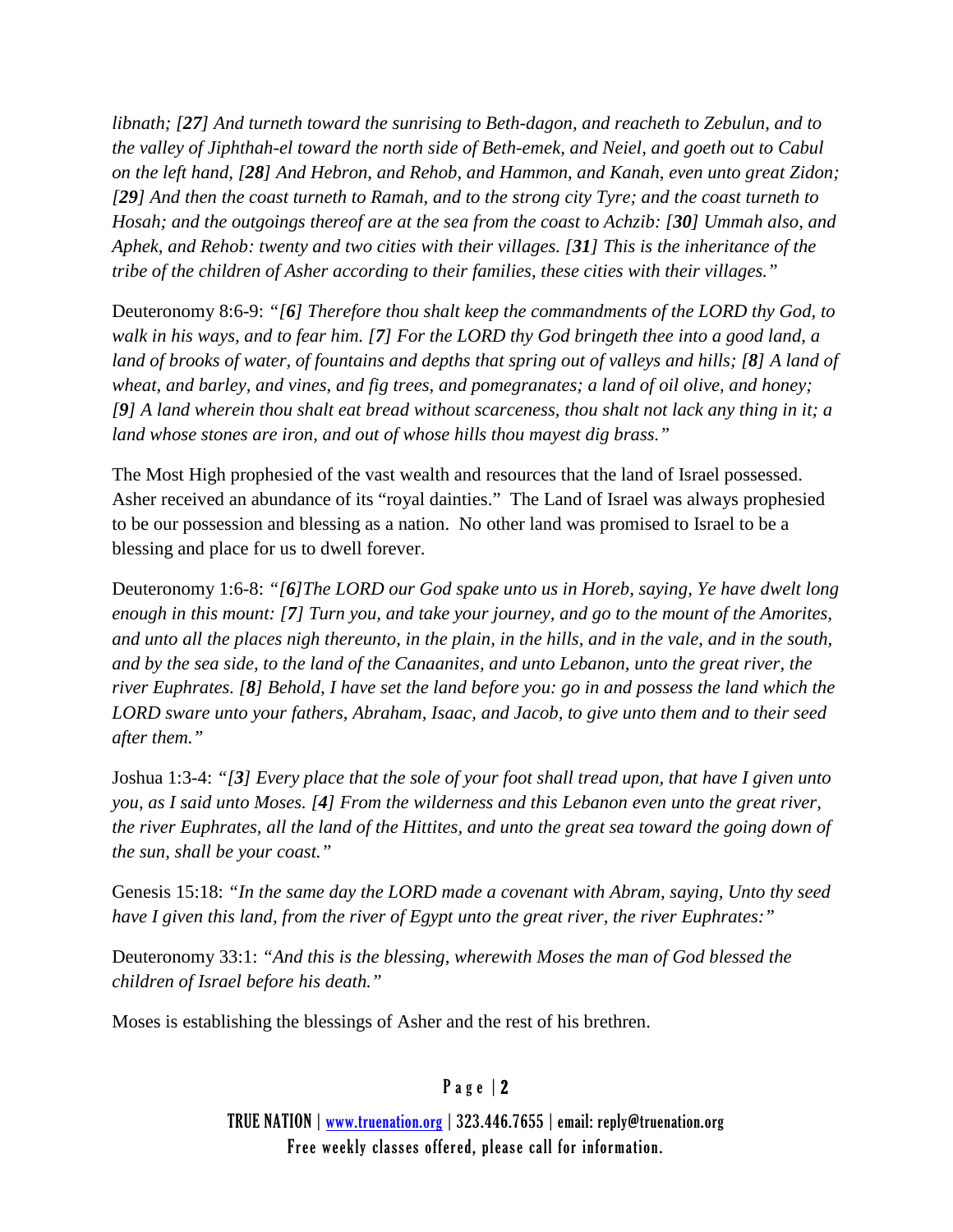Deuteronomy 33:24: *"And of Asher he said, Let Asher be blessed with children; let him be acceptable to his brethren, and let him dip his foot in oil."* The Tribe of Israel was blessed with abundance of children. As the rest of his brethren the Most High always wanted his chosen to be fruitful and multiply (Genesis 35:11). As a future prophecy there would be a time in history when Asher would seek the acceptance of his brethren as his tribe's loyalty would be tested "….let him be acceptable to his brethren." Let's examine:

Judges 4:14-18: *"[14] And Deborah said unto Barak, Up; for this is the day in which the LORD hath delivered Sisera into thine hand: is not the LORD gone out before thee? So Barak went down from mount Tabor, and ten thousand men after him. [15] And the LORD discomfited Sisera, and all his chariots, and all his host, with the edge of the sword before Barak; so that Sisera lighted down off his chariot, and fled away on his feet. [16] But Barak pursued after the chariots, and after the host, unto Harosheth of the Gentiles: and all the host of Sisera fell upon the edge of the sword; and there was not a man left. [17] Howbeit Sisera fled away on his feet to the tent of Jael the wife of Heber the Kenite: for there was peace between Jabin the king of Hazor and the house of Heber the Kenite. [18] And Jael went out to meet Sisera, and said unto him, Turn in, my lord, turn in to me; fear not. And when he had turned in unto her into the tent, she covered him with a mantle."*

Israel had committed much wickedness in the eyes of the Most High and was put in captivity under the hands of the Canaanites (Africans). For 20 years Israel was oppressed under the hands of King Jabin and his wicked kingdom. After 20 years Israel cried and repented to The Most High and he granted our deliverance under the hand of Deborah and Barak. Deliverance didn't come easy as Israel had to go to war and fight back against our oppressors.

Judges 5:17-18: *"[17] Gilead abode beyond Jordan: and why did Dan remain in ships? Asher continued on the sea shore, and abode in his breaches. [18] Zebulun and Naphtali were a people that jeoparded their lives unto the death in the high places of the field."*

Deborah is singing a song of deliverance and recollecting the activity of the tribes as it came to fighting and delivering our people. Notice Asher continued on the sea shore and didn't fight! This is one of the reasons why his blessing was to still be accepted although his tribe didn't take part in the deliverance from the King Jabin and the Canaanites. Another instance in history is after the split of the Kingdom (see [http://www.truenation.org/10\\_Tribes\\_Of\\_Israel.pdf\)](http://www.truenation.org/10_Tribes_Of_Israel.pdf), the Northern Kingdom of Israel did great wickedness and idolatry. The Southern Kingdom of Judah remained diligent in their fear of The Most High and the keeping of the commandments. During the reign of King Hezekiah, Hezekiah sent letters of invite to the Northern Tribes to come and keep the Passover according to the law (Deuteronomy 16:16; Leviticus 23:5-7).